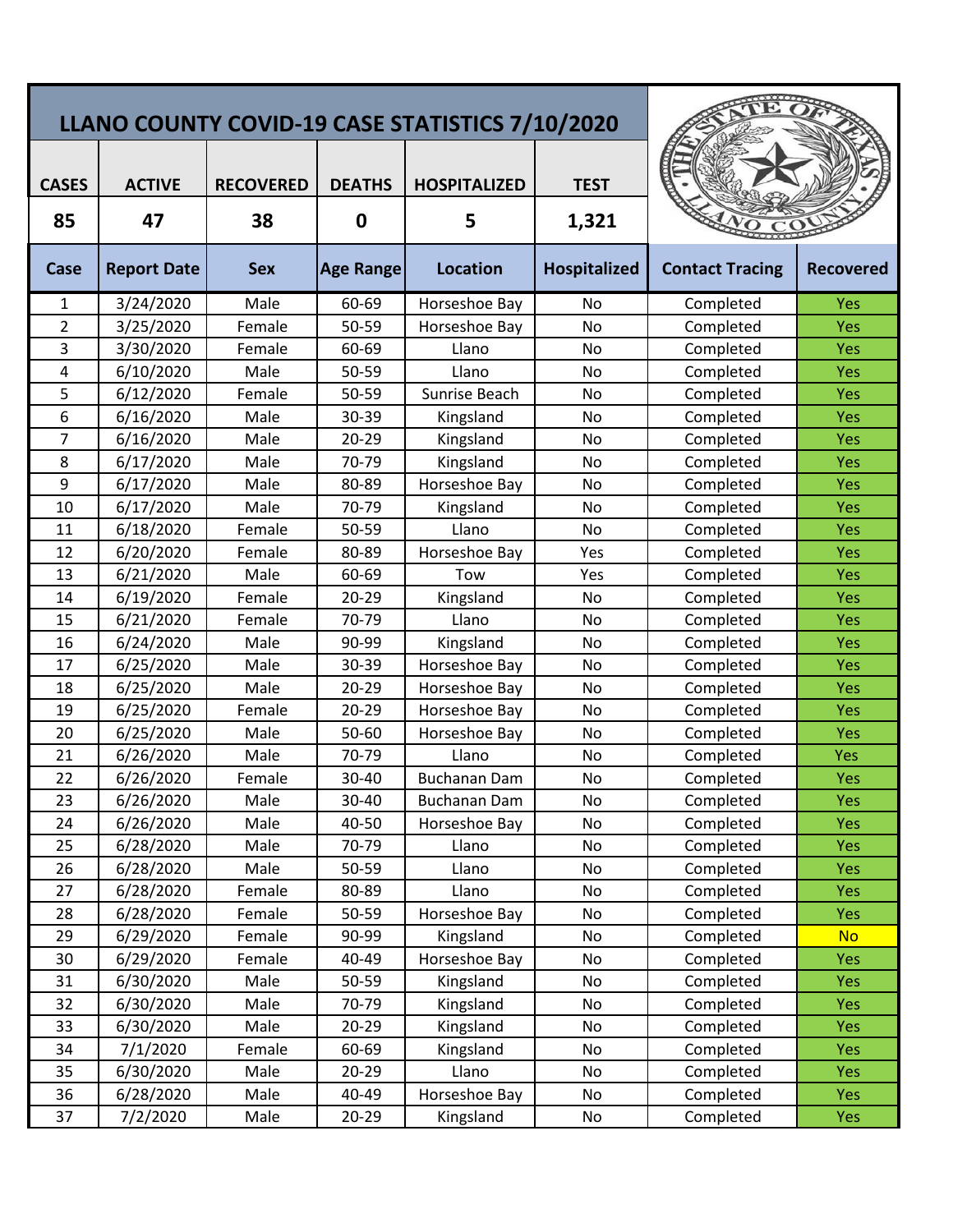| 38 | 7/2/2020  | Female    | $20 - 29$ | Llano               | No  | Completed | <b>No</b>  |
|----|-----------|-----------|-----------|---------------------|-----|-----------|------------|
| 39 | 7/2/2020  | Male      | 40-49     | Kingsland           | No  | Completed | Yes        |
| 40 | 7/2/2020  | Male      | 20-29     | Horseshoe Bay       | No  | Completed | <b>Yes</b> |
| 41 | 7/2/2020  | Male      | $20 - 29$ | <b>Buchanan Dam</b> | No  | Completed | <b>No</b>  |
| 42 | 7/3/2020  | Female    | 40-49     | Buchanan Dam        | No  | Completed | <b>No</b>  |
| 43 | 7/4/2020  | Female    | 70-79     | Kingsland           | No  | Completed | <b>No</b>  |
| 44 | 7/4/2020  | Male      | 70-79     | Kingsland           | No  | Completed | <b>No</b>  |
| 45 | 7/4/2020  | Female    | 30-39     | Kingsland           | No  | Completed | <b>No</b>  |
| 46 | 7/4/2020  | Female    | 40-49     | Kingsland           | No  | Completed | <b>No</b>  |
| 47 | 7/6/2020  | Female    | 20-29     | Horseshoe Bay       | No  | Completed | <b>No</b>  |
| 48 | 7/6/2020  | Male      | 50-59     | Kingsland           | No  | Completed | <b>No</b>  |
| 49 | 7/6/2020  | Female    | 50-59     | Kingsland           | No  | Completed | <b>No</b>  |
| 50 | 7/6/2020  | Male      | $20 - 29$ | Kingsland           | No  | Completed | <b>No</b>  |
| 51 | 7/7/2020  | Female    | 30-39     | Horseshoe Bay       | No  | Completed | <b>No</b>  |
| 52 | 7/7/2020  | Male      | 30-39     | Horseshoe Bay       | No  | Completed | <b>No</b>  |
| 53 | 7/7/2020  | Female    | $20 - 29$ | <b>Buchanan Dam</b> | No  | Completed | <b>No</b>  |
| 54 | 7/7/2020  | Female    | 30-39     | <b>Buchanan Dam</b> | No  | Completed | <b>No</b>  |
| 55 | 7/7/2020  | Male      | 30-39     | <b>Buchanan Dam</b> | No  | Completed | <b>No</b>  |
| 56 | 7/8/2020  | Male      | $10 - 19$ | Horseshoe Bay       | No  | Completed | <b>No</b>  |
| 57 | 7/8/2020  | Female    | 60-69     | Horseshoe Bay       | No  | Completed | <b>No</b>  |
| 58 | 7/9/2020  | Male      | 50-59     | Kingsland           | No  | Completed | <b>No</b>  |
| 59 | 7/9/2020  | Female    | $10 - 19$ | Kingsland           | No  | Completed | <b>No</b>  |
| 60 | 7/9/2020  | Male      | $20 - 29$ | Horseshoe Bay       | No  | Completed | <b>No</b>  |
| 61 | 7/9/2020  | Female    | 40-49     | Horseshoe Bay       | No  | Pending   | <b>No</b>  |
| 62 | 7/10/2020 | Kingsland | 30-39     | Kingsland           | No  | Pending   | <b>No</b>  |
| 63 | 7/10/2020 | Female    | 70-79     | Horseshoe Bay       | Yes | Completed | <b>No</b>  |
| 64 | 7/10/2020 | Female    | 30-39     | Kingsland           | No  | Completed | <b>No</b>  |
| 65 | 7/10/2020 | Male      | $20 - 29$ | Kingsland           | No  | Completed | <b>No</b>  |
| 66 | 7/11/2020 | Male      | 30-39     | Kingsland           | No  | Pending   | <b>No</b>  |
| 67 | 7/11/2020 | Female    | 50-59     | Kingsland           | No  | Pending   | <b>No</b>  |
| 68 | 7/11/2020 | Male      | 50-59     | Kingsland           | No  | Pending   | <b>No</b>  |
| 69 | 7/11/2020 | Female    | $10 - 19$ | Horseshoe Bay       | No  | Pending   | <b>No</b>  |
| 70 | 7/11/2020 | Female    | $10 - 19$ | Horseshoe Bay       | No  | Pending   | <b>No</b>  |
| 71 | 7/11/2020 | Female    | 30-39     | Kingsland           | No  | Pending   | <b>No</b>  |
| 72 | 7/11/2020 | Male      | 30-39     | Kingsland           | No  | Pending   | <b>No</b>  |
| 73 | 7/11/2020 | Male      | 80-89     | Horseshoe Bay       | No  | Completed | <b>No</b>  |
| 74 | 7/11/2020 | Female    | 70-79     | Horseshoe Bay       | Yes | Completed | <b>No</b>  |
| 75 | 7/12/2020 | Female    | $20 - 29$ | Buchanan Dam        | No  | Pending   | <b>No</b>  |
| 76 | 7/12/2020 | Female    | 60-69     | Buchanan Dam        | No  | Pending   | <b>No</b>  |
| 77 | 7/12/2020 | Female    | 50-59     | Kingsland           | No  | Pending   | <b>No</b>  |
| 78 | 7/12/2020 | Female    | 30-39     | Horseshoe Bay       | No  | Pending   | <b>No</b>  |
| 79 | 7/12/2020 | Female    | $20 - 29$ | Horseshoe Bay       | No  | Pending   | <b>No</b>  |
| 80 | 7/13/2020 | Male      | 20-29     | Buchanan Dam        | No  | Pending   | <b>No</b>  |
| 81 | 7/13/2020 | Male      | 40-49     | Buchanan Dam        | No  | Pending   | <b>No</b>  |
| 82 | 7/13/2020 | Male      | 70-79     | Horseshoe Bay       | Yes | Completed | <b>No</b>  |
| 83 | 7/13/2020 | Female    | $10 - 19$ | Kingsland           | No  | Pending   | <b>No</b>  |
| 84 | 7/13/2020 | Male      | $10 - 19$ | Buchanan Dam        | No  | Pending   | <b>No</b>  |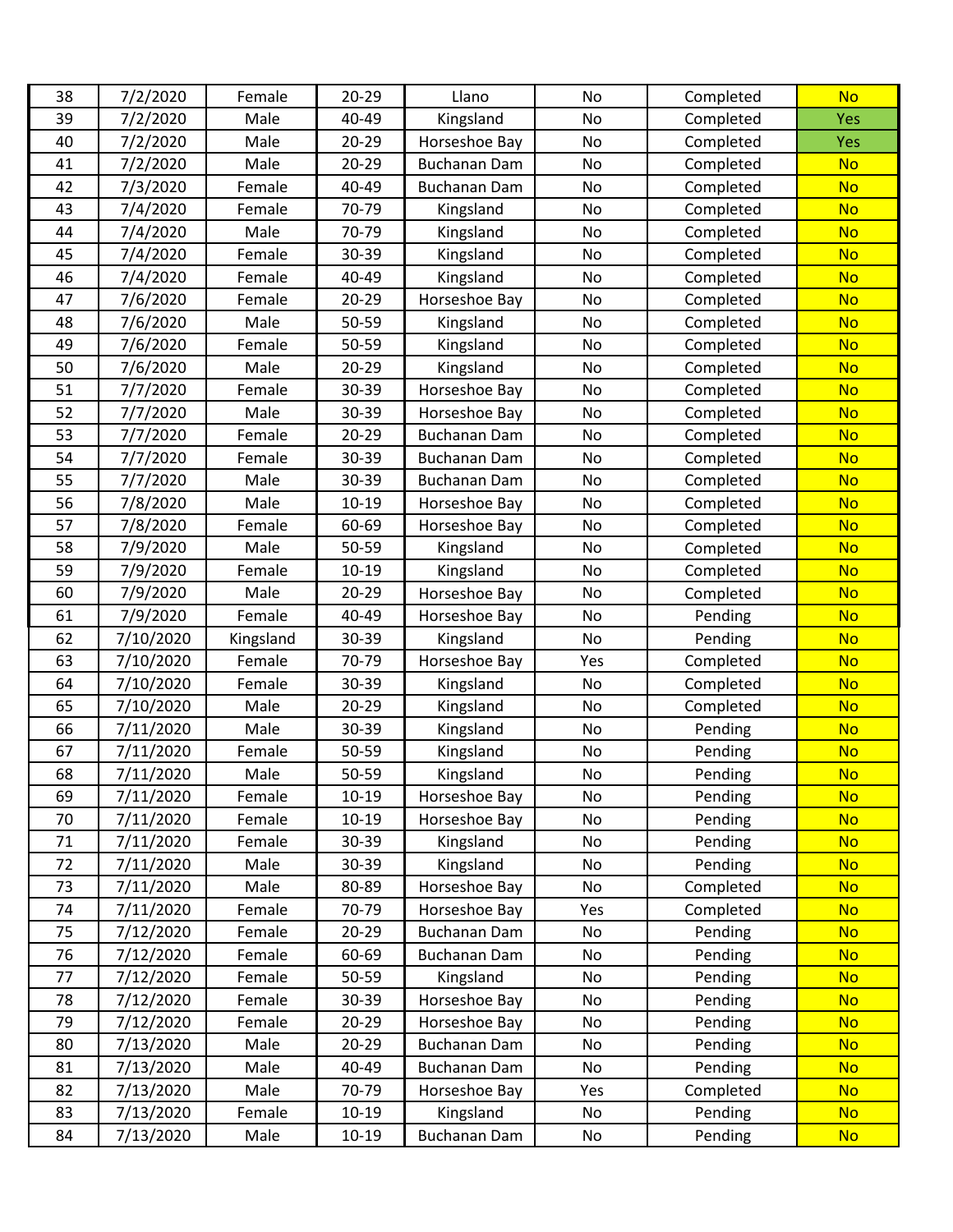| 0 E<br>. ∟<br>ິ | $\sim$ $\sim$ $\sim$<br>$\overline{14}$<br>/2020<br>-<br>-- | Male | ົາດ<br>ำ∩-<br>∠∪<br>$\sim$ | .<br>Kingsland | No | Pending | NG |
|-----------------|-------------------------------------------------------------|------|----------------------------|----------------|----|---------|----|